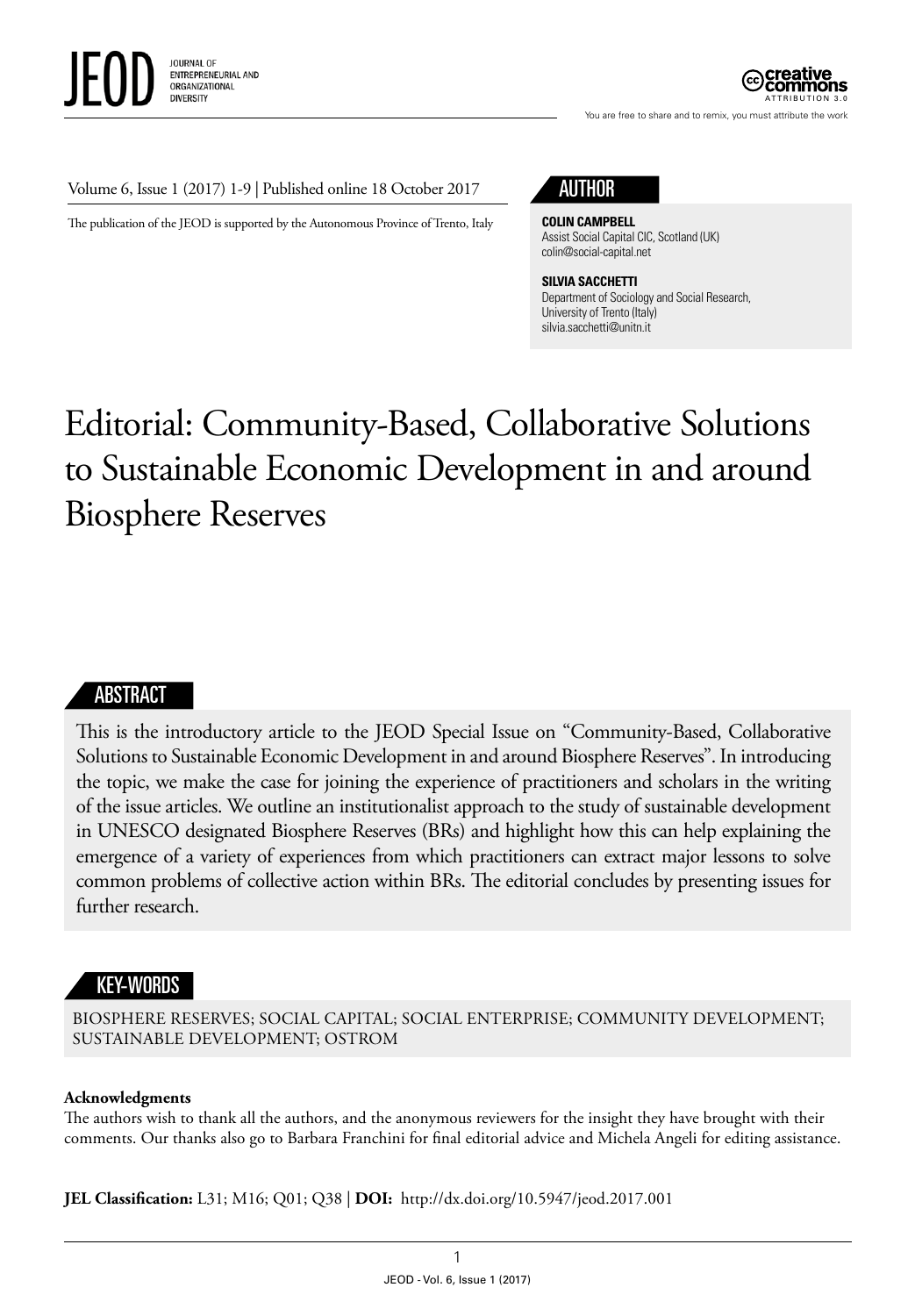## **1. Introduction**

The issue is completely devoted to the topic of community-based, collaborative solutions to the sustainable development of Biosphere Reserves. In interactions with participants in academic and practitioner workshops on sustainable development and social economy organisations, it is quite striking to notice how many scholars and operators appreciate and apply cooperative, community-based frameworks to their work. The idea in the choice of contributions for this Special Issue was to join practice and theory, with the aim of starting a common reflection with practitioners, policy makers and academic researchers on issues that are often addressed without opening appropriate lines of communication between these spheres.

The topic relates closely to the discussions on "Economics in and around Biosphere Reserves" chaired by one of the guest editors, Colin Campbell, at the 4th World Congress of Biosphere Reserves held in Lima, Peru in March 2016. The Lima conference set out a new vision for the Man and Biosphere (MAB) Programme, for the decade 2016-2025, which mainstreams UNESCO Biosphere Reserves as models for national/regional demonstration of sustainable development within national and global agendas for the 2030 Sustainable Development Goals.

Although cooperative, community-based approaches seem to be widespread these days, this has not always been the case. Despite recent popularity, the application of cooperative, community based frameworks to instances of social and natural justice is a relatively recent phenomenon. Only in the mid-1990s, a literature appeared that broadened conceptual tools that, until then, had been polarised between those who favoured state-led regulation and neo-liberal approaches centred on free market. The study of solutions to the management of natural resources took a radical turn after the work of Elinor Ostrom (1990), who identified the conditions under which a "third alternative" is possible. This alternative is based on the ability of individuals to cooperate and to self-organise to establish rules that everyone is asked to respect.

Before these conceptual tools developed, in 1971 UNESCO launched the Man and the Biosphere (MAB) Programme (Ishwaran, Persic and Tri, 2008; Coetzer, Witkowski and Erasmus, 2014). Out of this framework emerged the concept for context-specific conservation (Ishwaran, Persic and Tri, 2008), as well as the World Network of Biosphere Reserves (WNBR) (Ishwaran, 2009). The concept is considered as an international tool for cooperation related to nature conservation, interdisciplinary research and education as well as the basis for developing a sustainable long-term approach for improving the relationship between the environment and the people living within it (Ishwaran, Persic and Tri, 2008; Coetzer, Witkowski and Erasmus, 2014).

In general, the Biosphere Reserve (BR) framework and concept have shifted over time from an initial prioritisation of conservation and research towards the idea of sustainable development where the BR fulfils three main functions: (i) conservation role; (ii) logistic support function; and (iii) development role (UNESCO, 1996; Ishwaran, Persic and Tri, 2008; Coetzer, Witkowski and Erasmus, 2014).

More recently, the Madrid Action Plan (MAP) (UNESCO, 2008) emphasised the role of BRs as "training grounds" (Learning Laboratories - LLabs) to develop sustainable development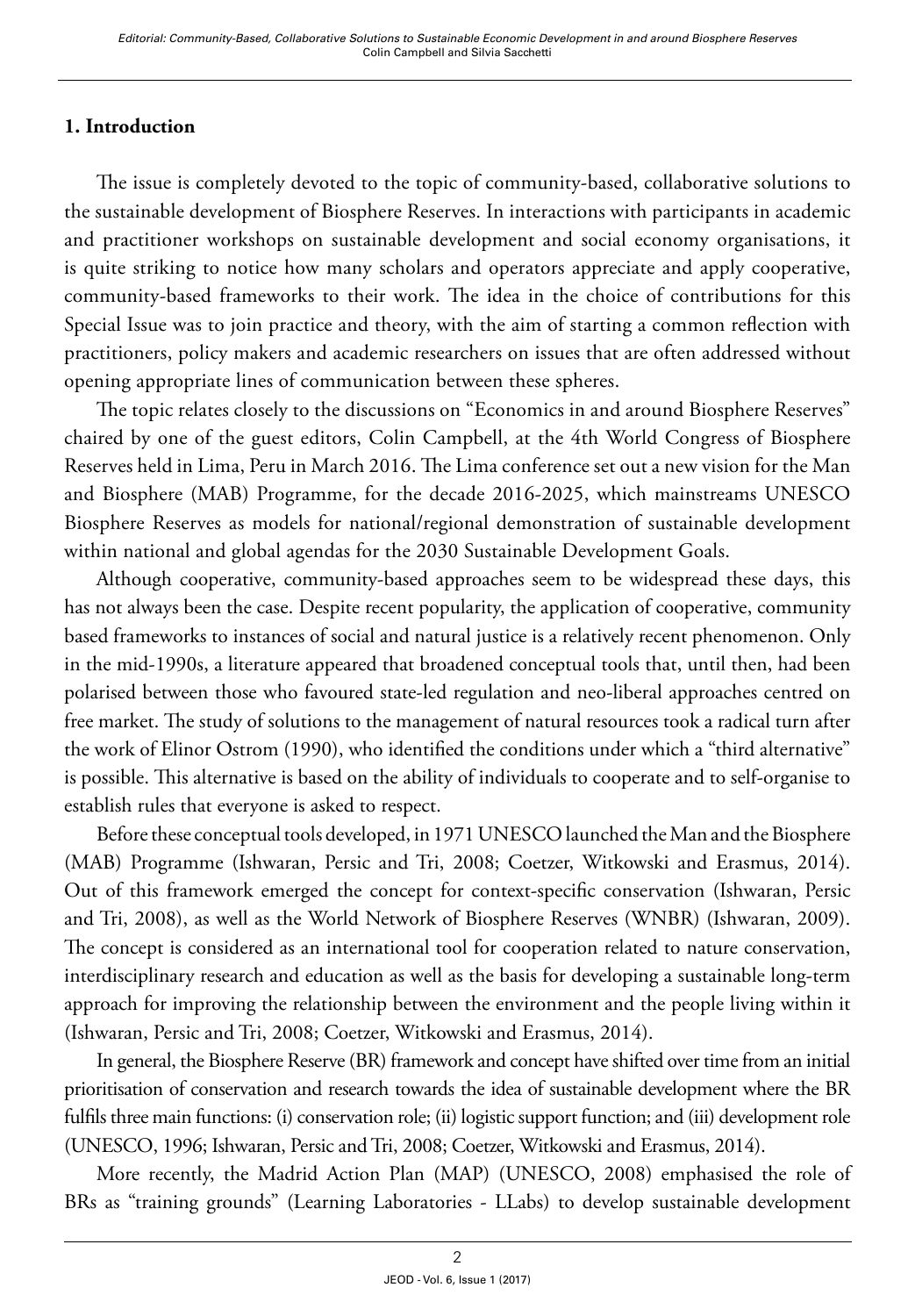principles translated into local contexts whereby greater local participation and "social learning" are to be integrated (Reed and Massie, 2013) and shared across the World Network of Biosphere Reserves (Ishwaran, Persic and Tri, 2008). As Ishwaran, Persic and Tri advocated (2008, 6): "It is the authors' expectation that the next 5–10 years of experimentation with biosphere reserves as learning laboratories for sustainable development will generate a significant pool of data, information and knowledge about local level practices that give context-specific expression to the global concept of the biosphere reserve".

After about a decade from that statement, we hope that this Special Issue provides some initial indications on the experimental experiences enabled by the UNESCO MAB Programme, with the intent of highlighting the factors that made them more or less successful.

## **2. The role of cooperative institutions**

Biosphere Reserves are "commons" at all effects: access cannot be restricted and the use of one individual subtracts to the possibility of another individual to use the resource. Therefore, without a deep knowledge of their nature, and definition of appropriate principles for interaction, the resources produced by the common are overused to the detriment of each and every user. The danger called for by Hardin (1968) in his seminal piece *The tragedy of the commons* reinstates that resource overuse undermines the resilience of the common, which loses its qualities and ceases to be a resource for the community.

In parallel, institutional economist and political scientists have long studied how shared understanding, cooperation and trust within communities of interests are the pre-conditions for the collective management of commons and their resilience. Specifically, Ostrom (1990) argued in favour of self-defined rules by which the community of users and beneficiaries understand the common advantages of cooperating, and share their sedimented knowledge to define and enforce shared rules for the use of common pool of resources. The scholarly work of Ostrom and colleagues argues against the use and imposition of top-down rules, disconnected from the customs and ability to find commonly beneficial solutions of interested parties. She, in fact, argues that participatory solutions are more promptly respected and enforced.

The conceptual background provided by institutional theory points to one major challenge for policy makers and communities: to endogenously develop a model for the sustainable use of the resources produced by BRs. This implies creating the contextual features and the rules that best serve the development of socio-economic activities (such as sustainable tourism, forestry, waste management, housing, and welfare services) without compromising the ability of the BR system and its population to re-produce and thrive in the long run.

As a reply to this challenge, more recently, Sacchetti and Campbell (2015) have identified (on this Journal) a framework for studying community development. The framework emphasises the role of social enterprise and public engagement in fostering a space of cooperative relations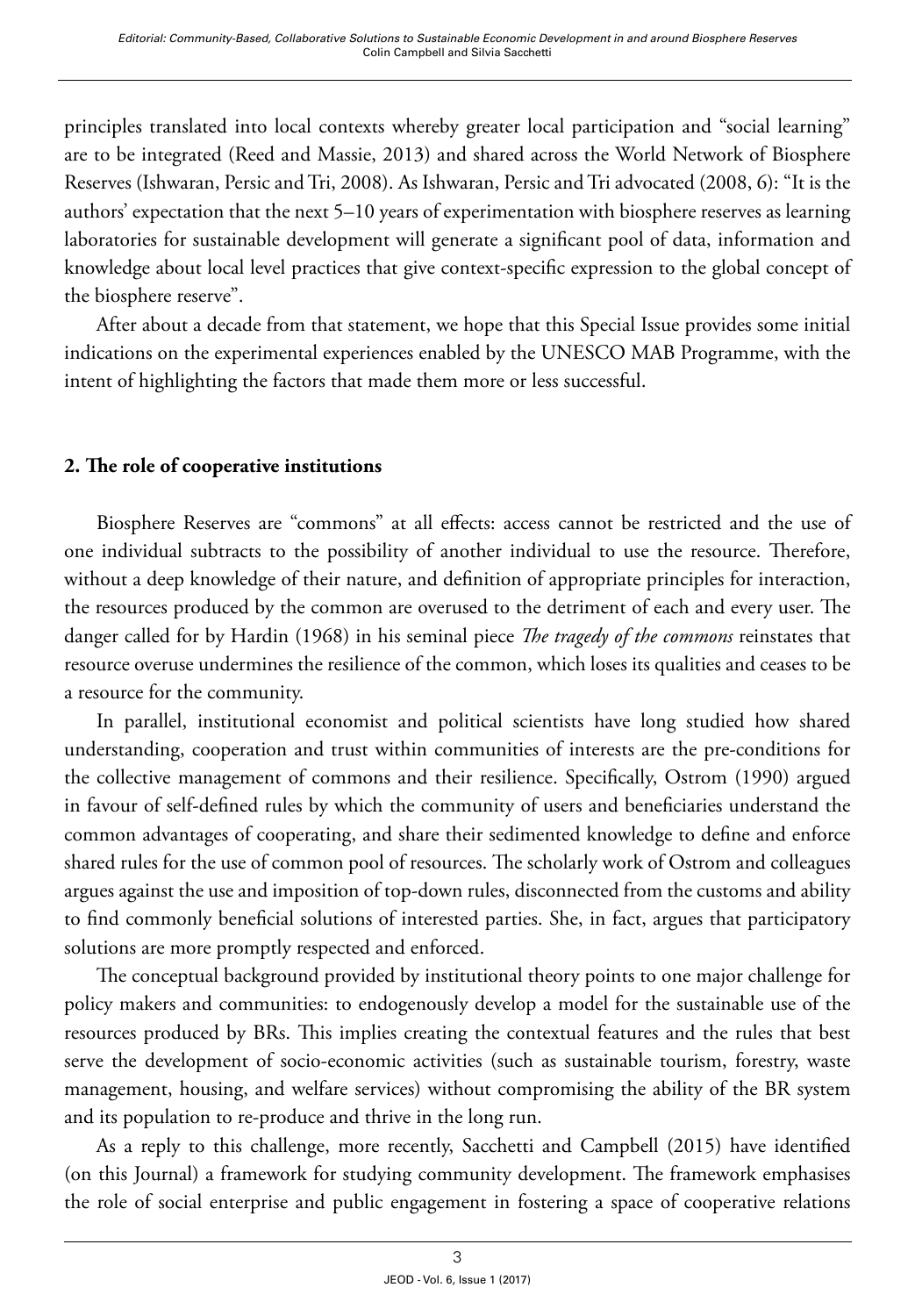amongst communities of interest, which can enhance common welfare. In parallel, the role of social enterprise and public engagement is central in the Social Enterprise & Biosphere (SEBR) Development Framework applied to BR development and launched by the social enterprise Assist Social Capital in 2013 (ASC, 2013).

Overall, the social enterprise model is growing internationally and "[…] in recent decades the SE [social economy] has not only asserted its ability to make an effective contribution to solving the new social problems, it has also strengthened its position as a necessary institution for stable and sustainable economic growth, matching services to needs, increasing the value of economic activities serving social needs, fairer income and wealth distribution, correcting labour market imbalances and, in short, deepening and strengthening economic democracy" (Chaves and Monzón Campos, 2008: 6).

Likewise, public participation plays a central role in the SEBR Framework, as it supports the emergence of an environment within which enterprises can thrive. There are different levels of participation from the most basic level of information sharing, up to community ownership and participatory democracy. In addition, participation is closely aligned with the idea of social capital (Putnam, 2000; Woolkock, 2001), since it is an effective way to extend networks of trust, so crucial to the flow of information and resources. Overall, participatory approaches are based on the value of engaging and empowering citizens to identify solutions to local issues. Moreover, although solutions are produced locally, they can provide useful lessons for other localities, thus assuming a global relevance. Embedding a culture of participation opens up previously unidentified opportunities for collective action and cooperation. As a result, participation can substantially contribute to the aims of BRs to be learning sites for sustainable development and spaces for experimentation and development of creative ideas.

# **3. Experiences from Biosphere Reserves: the role of the UNESCO common institutional framework and of contextual diversity**

Building on this background, the articles published on this Special Issue develop ideas on how the UNESCO MAB Programme, which has institutionalised BRs, has been interpreted at local level, across diverse institutional contexts. Specifically, we are interested in experiences that emphasise the role (and limits) of community-based initiatives, social enterprise and other economy organisations, private business in general, and public participation programmes in enhancing sustainable development in BRs.

The initial article, by Colin Campbell and Silvia Sacchetti highlights the key elements of sustainable social and natural development within the broader institutional umbrella offered by the UNESCO MAB Programme. This article sets out three policy/intellectual frameworks: those supporting BRs, social capital and social enterprises—and the complex relationships between them. The article makes an effective case for systems-based top-down governance being linked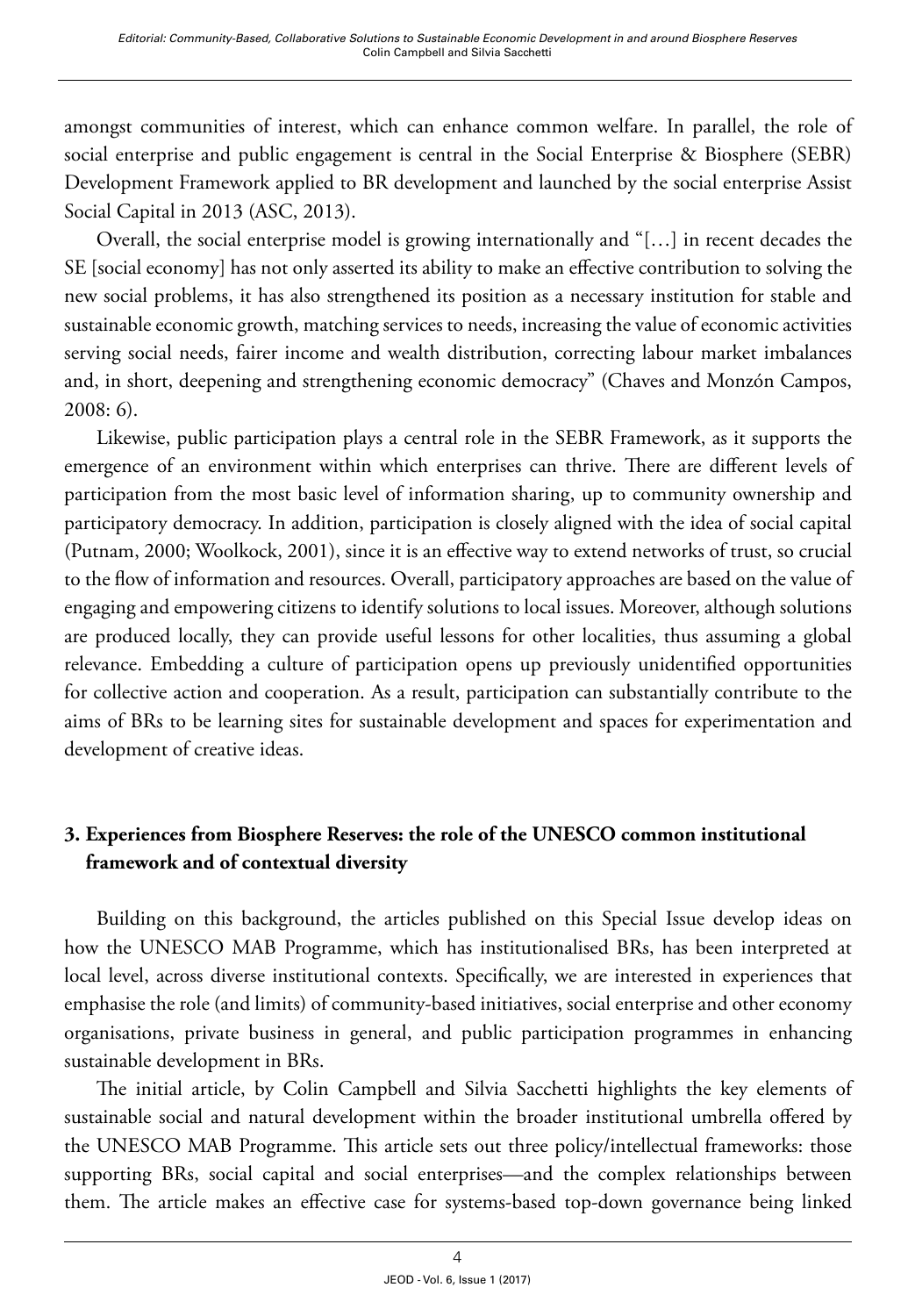with bottom-up empowerment to achieve sustainability both for environmental preservation and community economic development. The case presented is in Cat Ba Archipelago Biosphere Reserve. This is one of eight BRs in Vietnam and part of the UNESCO MAB Programme since 2004. These areas are exposed to a serious risk of overexploitation of the natural assets by tourism. The article explores engagement initiatives developed by one of the authors, Colin Campbell, as director of the social enterprise Assist Social Capital. The interest of this experience is that it presents a model for engaging local community constituencies, such as community professions (i.e. farming, fisheries, forestry, and tourism), young people, school students and teachers as well as all seven village Community Learning Centres on Cat Ba Island. In particular, the model implemented by Assist Social Capital, is centred on building social capital and illustrating the opportunities of a social enterprise model in supporting BRs and their communities. The model adopts the OECD's definition of social capital (OECD, 2001), which emphasises cooperation within and among groups by means of networks, shared norms and values, and common understanding. If supporting the emergence of a cooperative relational context was central in the project, equally important was the focus on specific organisational solutions to BR development challenges, namely social enterprises. In the project, these were presented as a sustainable, not-for-private-profit business model achieved through an asset lock, which strives to be financially independent of grants and have primary objectives to achieve social and/or environmental benefit. The efforts to legitimise this social capital/ social enterprise model are shown by documenting the strategy implemented with the project, in the attempt to maintain legitimacy to the eyes of community stakeholders and UNESCO MAB. The insights of this paper demonstrate a potential paradox. On the one hand, a social capital/social enterprise approach requires that actors in the community take organised economic action. On the other hand, such actions must ensure wide stakeholder involvement in the formulation and implementation of activities, to ensure that a common value base is maintained and that activities do not threaten the BR. In this light, the paper provides a framework for analysis, which identifies a plurality of dimensions (physical, relational, policy, organisational), to be considered in synergy when assessing BRs communities and their possibilities. Further research is advocated, to determine whether this model creates a lasting and sustainable environment. In the meantime, the Cat Ba BR approach was identified as a national example of good practice in combining conservation and development for sustainable development at the United Nations Conference on Sustainable Development (UNCSD) "Rio+20" in 2012.

The third paper by Giovanni Teneggi and Flaviano Zandonai illustrates the case of the Appennino Tosco-Emiliano UNESCO Biosphere Reserve in Italy. Overarching the Tuscany and Emilia Romagna regions of north-central Italy, it covers the Tuscan-Emilian Apennine ridge from Passo della Cisa to Passo delle Forbici, which marks the geographical and climatic boundary between continental and Mediterranean Europe. The area contains nearly 70 per cent of all animal and plant species present in Italy. The main economic activities are tourism, agriculture, artisanship and the processing of high-quality foods. Leisure activities and tourism also represent important economic assets for the 100,000 local inhabitants. The Appennino Tosco-Emiliano BR includes many villages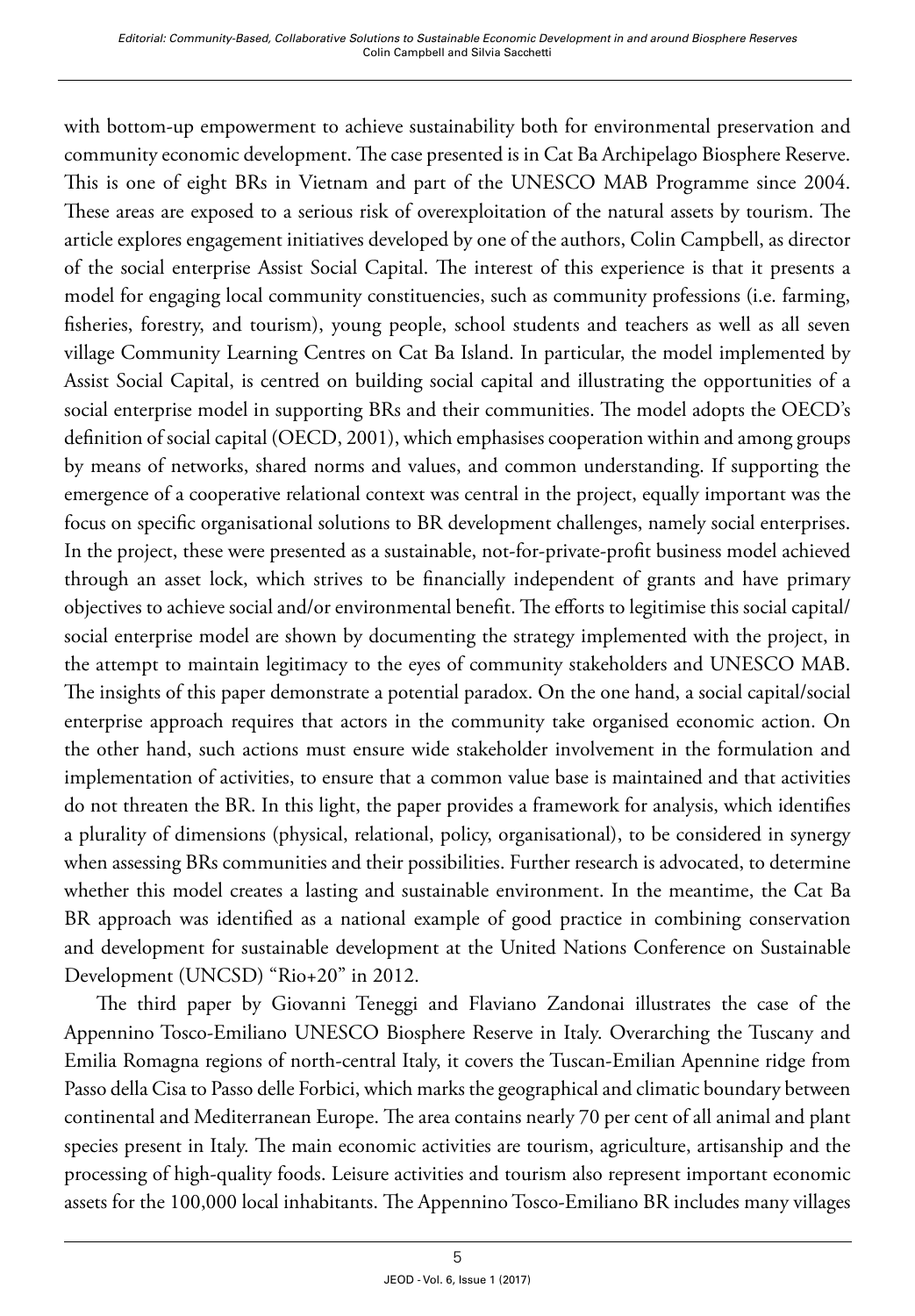that the authors describe as highly enterprising and cooperative. In their case studies, the authors emphasise that the cooperatives that have been set up have revitalised public places by turning private businesses on the verge of closure into productive community businesses. In some instances, local communities have championed short supply chains through networks of local production companies offering products characteristic of the local culture. In others, small social market economy districts encourage business and non-profit organisations. Cultural initiatives re-forge relationships and revitalise intangible resources and strengths introducing a new enterprising spirit and a fresh sense of opportunity. Teneggi and Zandonai also highlight that the Appennino Tosco-Emiliano BR most important output is trust, which is created and circulated on a daily basis by the experiences outlined above. The authors describe them as "factories of social cohesion" that keep up the quality of life in the territory. Initiatives that are started by local inhabitants are complemented by people returning to the area or additionally by those from outside the community. The crucial factor ensuring that these activities are productive for the community lies in a social contract to take ownership and responsibility and to make the community a home. Rather than simply inhabiting the area, people who make it their home build deep and long-lasting relationships with the other inhabitants and the place itself. The same holds true for businesses based in the area that incorporate the BR into their production and/or supply chains. This social contract generates a profound sense of relationship that establishes collective destinies. Similar to life in rural and mountain communities in times gone by, people and their families are bound together by similar activities, not merely for the pursuit of profit but through a feeling of shared future. As a result, the authors suggest that enterprising communities rescue neglected physical spaces, making them into sites for living, interacting and working once again. Trust, ownership, relationships and local stakeholders are the assets ensuring protection and competitiveness of the Appennino Tosco-Emiliano BR, which is acting as a model for other rural areas in Italy. The Italian Ministry of Economic Development has selected the area as a model site for further experimentation, with the aim of drawing lessons to be applied in similar localities, and to extending the benefits of community cohesion to other strategic development areas, such as health, education and transport.

Moving to the African continent, the article by Alexio Mbereko, Olga Kupika and Edson Gandiwa explores the evolution of the paradigm adopted by the Zimbabwe Government since the first national park was established, in 1872. They address in particular how biodiversity has been protected by policy initiatives in Middle Zambezi Biosphere Reserve in Zimbabwe, which is part of the UNESCO BR world network since 2010. Research supports the theory that if fauna and flora is not protected by means of rules that are effectively enforced, it degrades at a fast pace (Cf. also Naughton-Treves, Holland and Brandon, 2005). Their findings support the conceptual framework developed by common-pool resource theory, which emphasises that free-riding behaviours can be best avoided by engaging communities of users in the definition and monitoring of rules (Hess and Ostrom, 2003). The authors explain that in the late 1980s, a paradigm shift took place from protection and exclusion to involvement and inclusion of humans in national parks management and the sustainable use of natural resources (Stoll-Kleemann,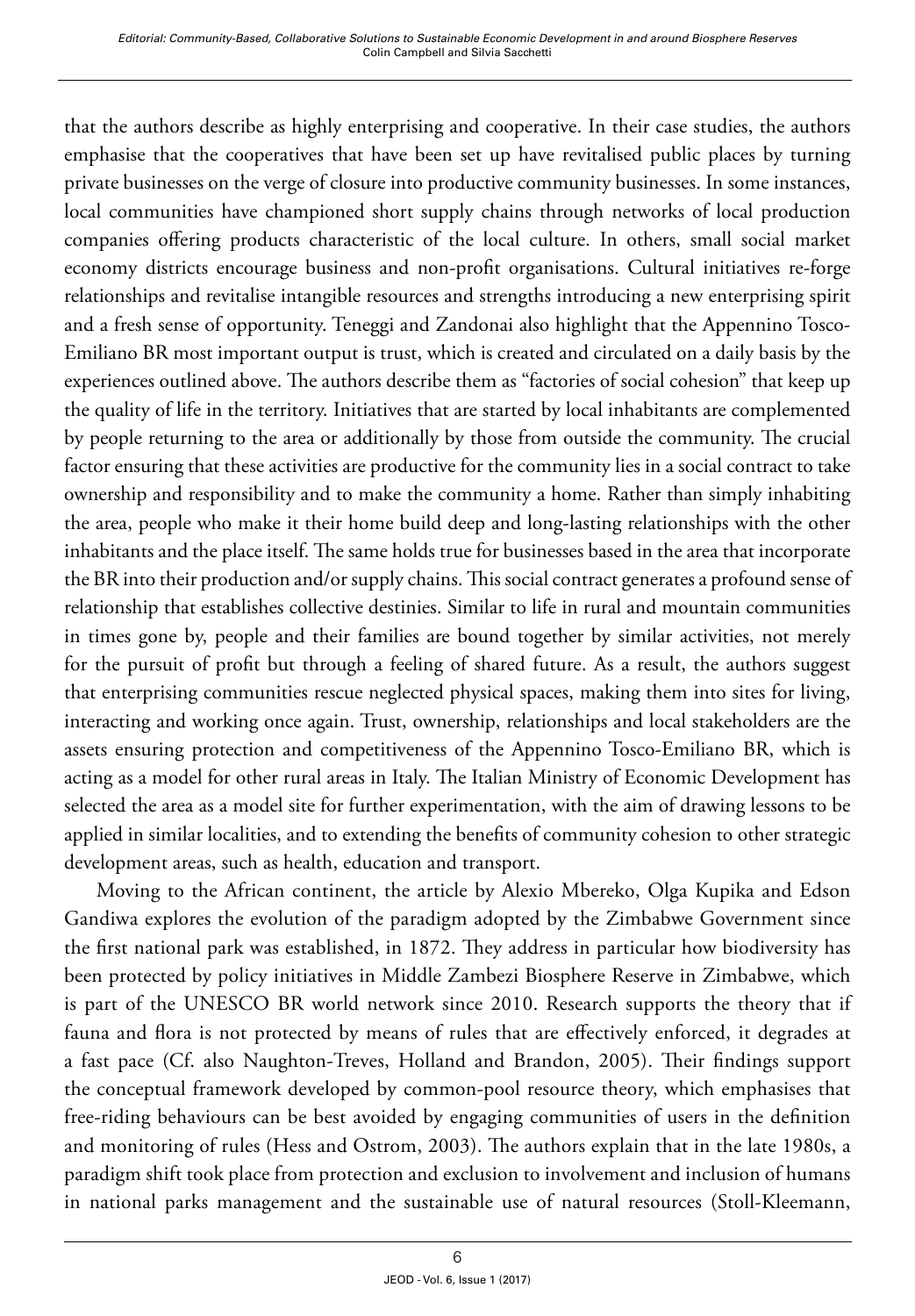De la Vega-Leinert and Schukltz, 2010). As a result, international conservation initiatives now advocate the use of resource management approaches that centre more on human livelihoods, and BRs are a means to achieve this, under the UNESCO MAB Programme to promote sustainable development based on local community efforts and sound science (Pool-Stanvlie and Clusener-Godt, 2013). However, moving from policy requirements to practice presents obstacles, which the authors analyse taking into account the CAMPFIRE programme (Communal Areas Management Programme for Indigenous Resources), developed within the BR. The main difficulties, as explained, originate from structural weaknesses and national economic difficulties, as well as from the persisting over-exploitation of natural resources, either legally or illegally. Because of these major institutional and economic shortcomings, the authors conclude that CAMPFIRE has not benefitted the poor rural communities of the BR as expected. Looking at perceptions in the community, the authors highlight that community members are aware of the poor level of stakeholder engagement in the programme (citing for example the fact that they are not consulted when hunting licences are granted in the area). Other causes of failure are identified in the support activities for business with a short-term profit motive (game hunting), lack of policy to enable local communities to benefit from the natural resources in the BR, and poor accountability. The outcome is breaking of rules, and emerging of conflict between the local inhabitants and the authorities.

The Swedish approach is illustrated in the article by Magnus Fredricson and Johanna MacTaggart, who shed light on the institutional features of the social economy and how these may offer consistent organisational models for the sustainable development of BRs. The authors apply Flora and Flora (1993) approach to emphasise community development complexity, which is disentangled by identifying different forms of capital: natural, cultural, human, social, political, financial, and in-built capital. The Scandinavian approach aims at addressing all forms of capital holistically and, to do so, it has been applied by activating investments in the development of all forms of capital. The authors describe how the Biosphere Innovation System (BIS) was conceived with such a holistic approach in mind and to enhance social innovation and enable social entrepreneurs to address societal and natural challenges. Especially, the article illustrates what structures have been created to promote and employ innovation for sustainable development in the Lake Vänern Archipelago BR in Sweden, creating an ecosystem that enables use of localised knowledge, participation in social entrepreneurs' forums for discussion, financing and facilitated learning for policy makers and citizens. Being based on shared environmental and social values, the authors highlight how the BIS was created with the policy ambition of enhancing BR sustainability across the globe, by developing a model which could be practically applied to different contexts across the UNESCO BR world network.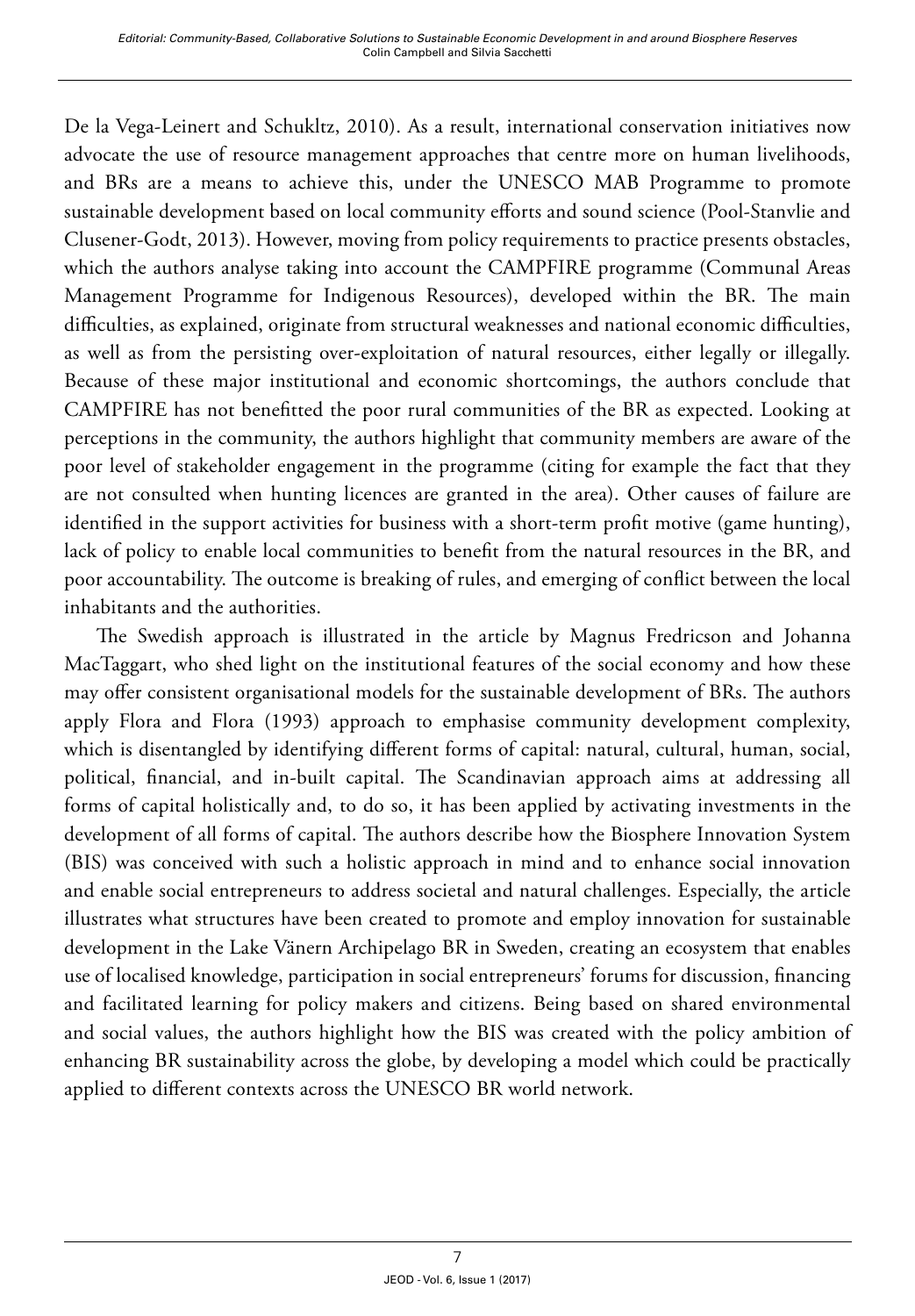### **4. Open research questions**

These contributions emphasise the features of successful and less successful BR experiences. More would need to be uncovered on how these features were brought about. For example, future research could address questions such as (i) what is the role of existing social capital in explaining the success of formal, institutionalised initiatives aimed at increasing cooperative relations? (ii) If existing relational assets have a role, what would the implications be for areas with poor social capital, opportunistic behaviours and short-termism? (iii) What factors enable continuity of BR designated areas? (iv) What is the right mix of top-down and bottom-up initiatives? (v) How can social enterprises and more generally social economy initiatives maintain their pro-social and proenvironmental orientation over time? (vi) What are the limitations of social enterprises in promoting and enabling BR sustainable development?

Further inquiry into the interaction between various institutional spheres, from international to local rules and norms, to social enterprise features, nature of social capital, and BRs geomorphological specificities may originate more refined analytical maps. Understanding social enterprise as being part of wider international and local governance system, underpinned by cooperation and shared pro-social and pro-natural values seem today more and more important, especially in light of the transformations occurring in the role of the state and of the legitimacy crises of major global economic players. More research on the potential of cooperative and community centred initiatives would be needed, especially in contexts where the application of shared values is difficult, that is in systems where besides declaration of intents, the economic, social and political spheres tolerate damaging and unfair rules and practices.

#### **References**

- ASC (2013). Social Enterprise & Biosphere Reserves Development Framework. Edinburgh Scotland, UK: Assist Social Capital CIC. Author: C. Campbell. Available at: <http://social-capital.net/wp-content/uploads/2014/03/SEBR-Final.pdf> [Accessed: November 2016].
- Chaves, R. & Monzón Campos, J.L. (2008). The social economy in the European Union, *CIRIEC Working Paper*, No. 2008/02. Available at: http://www.ciriec.ulg.ac.be/wp-content/uploads/2015/11/WP08-02.pdf [Accessed: November 2016].
- Coetzer, K.L., Witkowski, E.T.F. & Erasmus, B.F.N. (2014). Reviewing Biosphere Reserves globally: effective conservation action or bureaucratic label?, *Biological Reviews*, 89: 82-104. DOI: http://dx.doi.org/10.1111/brv.12044
- Flora, C.B. & Flora, J.L. (1993). Entrepreneurial Social Infrastructure: A Necessary Ingredient. *The Annals of the Academy of Social and Political Sciences*, 529(1): 48–58.
- Hardin, G. (1968). The tragedy of the commons, *Science*, 162(3859): 1243-1248. DOI: [http://dx.doi.org/10.1126/](http://dx.doi.org/10.1126/science.162.3859.1243) [science.162.3859.1243](http://dx.doi.org/10.1126/science.162.3859.1243)
- Hess, C. & Ostrom, E. (2003). Ideas, Artifacts, and Facilities: Information as a Common-Pool Resource, *Law and Contemporary Problems*, 66(1/2): 111-145.
- Ishwaran, N. (2009). Editorial. In: UNESCO (Ed). Man and Nature Living in Harmony. *The UNESCO Courier*, 6: 3. Available at: http://unesdoc.unesco.org/images/0018/001867/186704e.pdf [Accessed: December 2016].